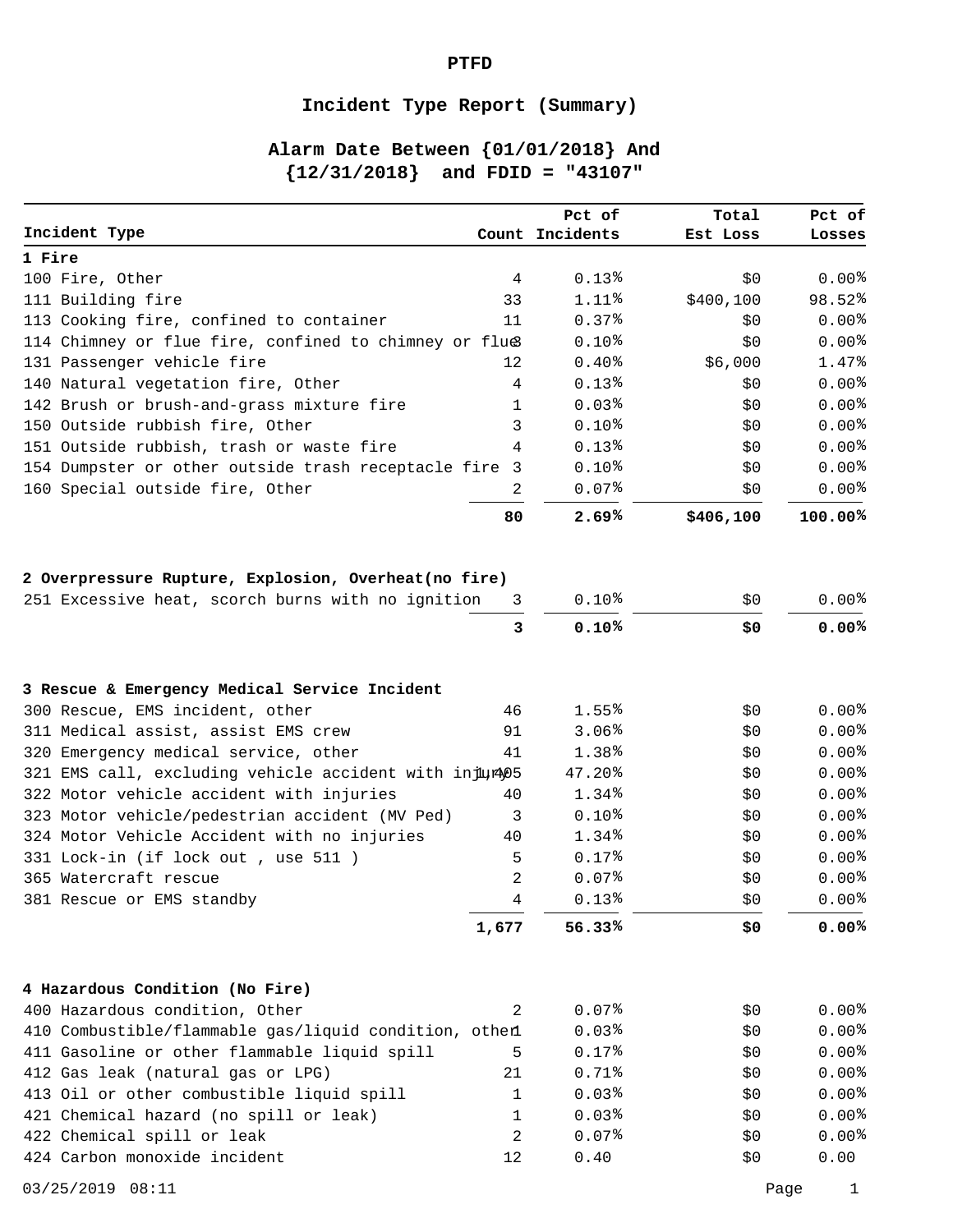## **Incident Type Report (Summary)**

**PTFD**

# **Alarm Date Between {01/01/2018} And {12/31/2018} and FDID = "43107"**

|                                                        |                  | Pct of              | Total    | Pct of            |
|--------------------------------------------------------|------------------|---------------------|----------|-------------------|
| Incident Type                                          |                  | Count Incidents     | Est Loss | Losses            |
| 4 Hazardous Condition (No Fire)                        |                  |                     |          |                   |
| 440 Electrical wiring/equipment problem, Other         | 14               | 0.47%               | \$0      | 0.00%             |
| 441 Heat from short circuit (wiring), defective/worn 3 |                  | 0.10 <sup>8</sup>   | \$0      | 0.00%             |
| 442 Overheated motor                                   | 4                | $0.13*$             | \$0      | 0.00%             |
| 443 Breakdown of light ballast                         | 2                | 0.07%               | \$0      | 0.00%             |
| 444 Power line down                                    | 66               | $2.22$ <sup>8</sup> | \$0      | 0.00%             |
| 445 Arcing, shorted electrical equipment               | 12               | 0.40%               | \$0      | 0.00%             |
| 461 Building or structure weakened or collapsed        | 1                | 0.03%               | \$0      | $0.00\%$          |
|                                                        | 147              | 4.94%               | \$0      | 0.00%             |
| 5 Service Call                                         |                  |                     |          |                   |
| 500 Service Call, other                                | 45               | $1.51\%$            | \$0      | 0.00 <sup>8</sup> |
| 510 Person in distress, Other                          | 3                | $0.10*$             | \$0      | 0.00%             |
| 511 Lock-out                                           | 22               | 0.74%               | \$0      | $0.00\%$          |
| 512 Ring or jewelry removal                            | 1                | 0.03%               | \$0      | 0.00%             |
| 520 Water problem, Other                               | 3                | $0.10*$             | \$0      | 0.00%             |
| 522 Water or steam leak                                | 5                | 0.17%               | \$0      | 0.00%             |
| 531 Smoke or odor removal                              | 6                | 0.20%               | \$0      | $0.00\%$          |
| 541 Animal problem                                     | 1                | 0.03%               | \$0      | 0.00%             |
| 550 Public service assistance, Other                   | 11               | 0.37%               | \$0      | $0.00\%$          |
| 551 Assist police or other governmental agency         | 11               | $0.37\%$            | \$0      | 0.00%             |
| 552 Police matter                                      | 49               | 1.65%               | \$0      | 0.00%             |
| 553 Public service                                     | 15               | 0.50%               | \$0      | 0.00%             |
| 554 Assist invalid                                     | 280              | 9.41%               | \$0      | 0.00%             |
| 561 Unauthorized burning                               | 17               | 0.57%               | \$0      | 0.00%             |
| 571 Cover assignment, standby, moveup                  | $\boldsymbol{2}$ | 0.07%               | \$0      | $0.00\%$          |
|                                                        | 471              | 15.82%              | \$0      | 0.00%             |
| 6 Good Intent Call                                     |                  |                     |          |                   |
| 600 Good intent call, Other                            | 88               | 2.96%               | \$0\$    | 0.00%             |
| 611 Dispatched & cancelled en route                    | 299              | 10.04%              | \$0      | 0.00%             |
| 621 Wrong location                                     | 1                | 0.03%               | \$0      | 0.00%             |
| 622 No Incident found on arrival at dispatch addres£6  |                  | 0.87%               | \$0      | 0.00%             |
| 631 Authorized controlled burning                      | 4                | $0.13*$             | \$0      | 0.00%             |
| 632 Prescribed fire                                    | 1                | 0.03%               | \$0      | 0.00%             |
| 641 Vicinity alarm (incident in other location)        | 1                | 0.03%               | \$0      | 0.00%             |
| 650 Steam, Other gas mistaken for smoke, Other         | 1                | 0.03%               | \$O      | 0.00%             |
| 651 Smoke scare, odor of smoke                         | 7                | 0.24%               | \$0      | 0.00%             |
| 652 Steam, vapor, fog or dust thought to be smoke      | 1                | 0.03%               | \$O      | 0.00%             |
| 661 EMS call, party transported by non-fire agency     | 1                | 0.03%               | \$0      | 0.00%             |
| 671 HazMat release investigation w/no HazMat           | 14               | 0.47                | \$0      | 0.00              |
|                                                        |                  |                     |          |                   |